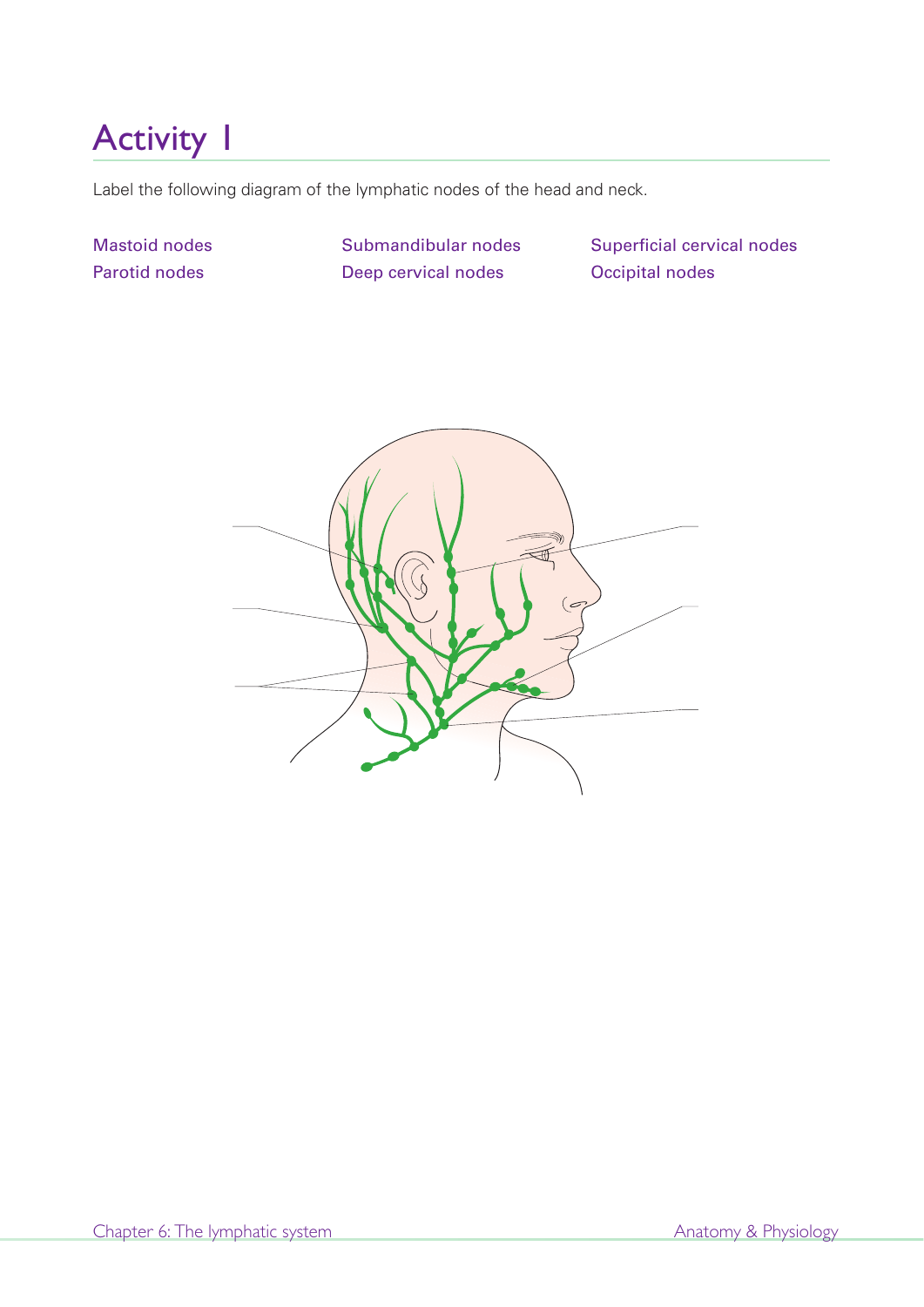Label the following diagram of the lymphatic nodes of the body.

Inguinal nodes Axillary nodes Thoracic duct Thoracic nodes Abdominal nodes Popliteal nodes Cervical nodes

Right lymphatic duct Cubital supratrochlear nodes Pelvic nodes

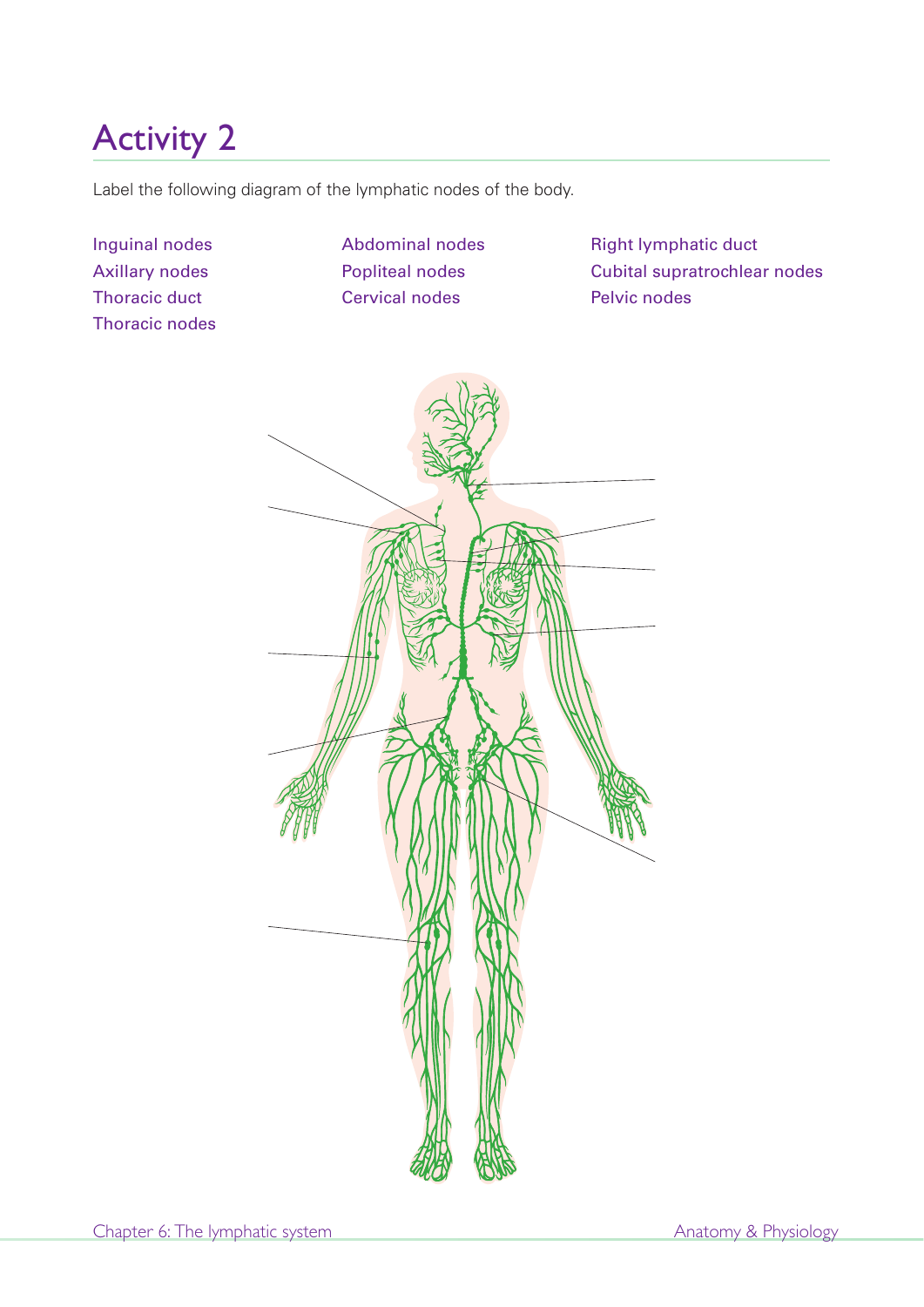Complete the crossword.



#### **Across**

- 1. lymphatic tissue in oral cavity and pharynx
- 5. type of cell reproduced within lymph nodes
- 7. outer region of lymph node
- 8. intestinal lymph vessel
- 10. nodes draining lymph from lower limbs, external genitalia and lower abdominal wall
- 11. swelling of body tissues due to accumulation of tissue fluid
- 12. transparent watery liquid derived from tissue fluid

### **Down**

- 2. largest lymphatic organ in body
- 3. cleansed lymph is drained into venous circulation via these veins
- 4. filter of lymph (5, 4)
- 6. main collecting duct of lymphatic system
- 9. lymph nodes found under the arm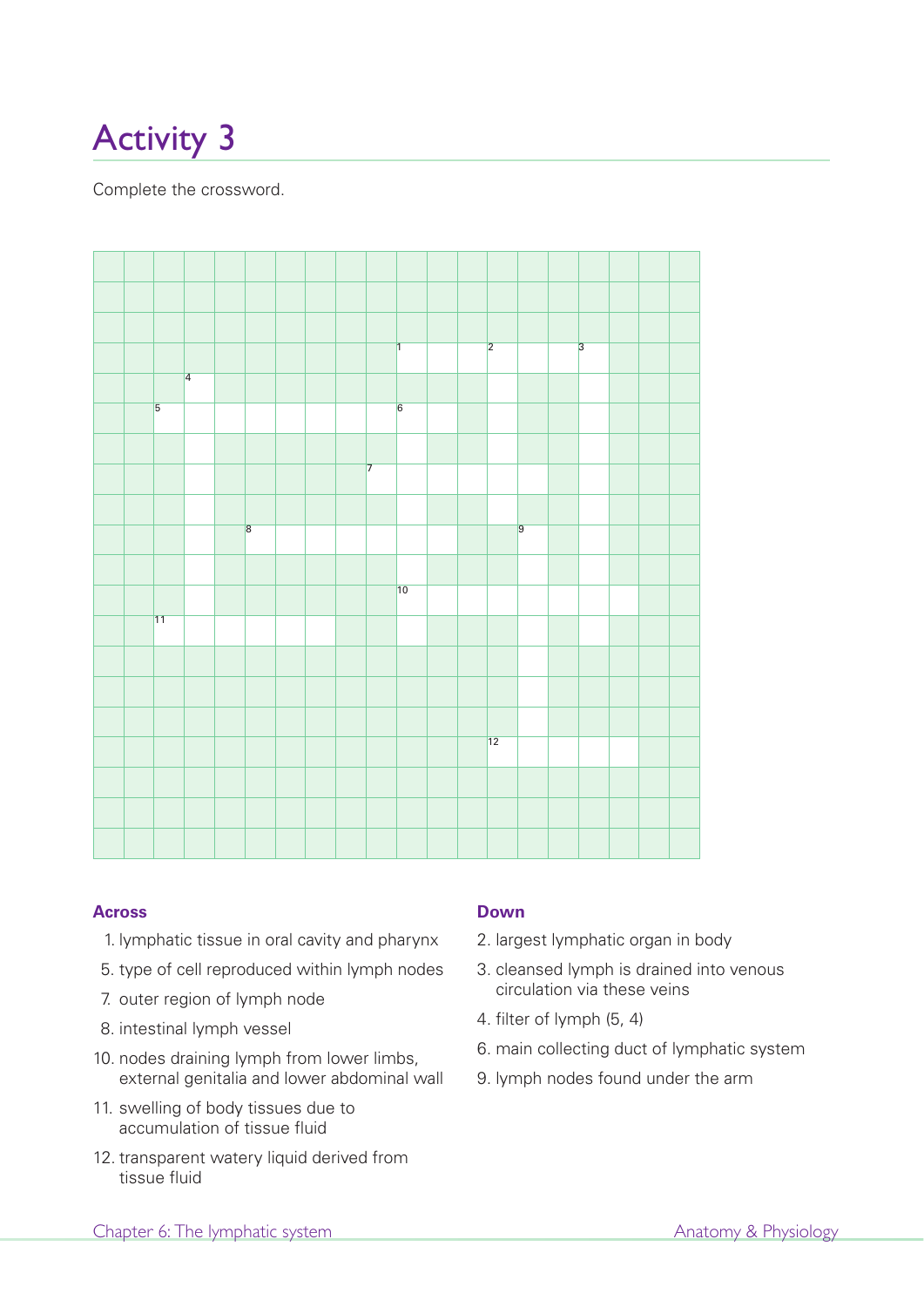Complete the following flow diagram showing the circulatory pathway of lymph by inserting the text into the boxes in the correct order.

Larger lymphatic vessels lead to lymph nodes Filtered lymph is collected into lymphatic ducts Collected lymph is drained into the venous system via the subclavian veins Plasma escapes blood capillary and bathes tissue cells Excess fluid flows through a network of lymphatic capillaries Lymph passes through at least one lymphatic node where it is filtered Tissue fluid enters lymph vessels where it becomes lymph

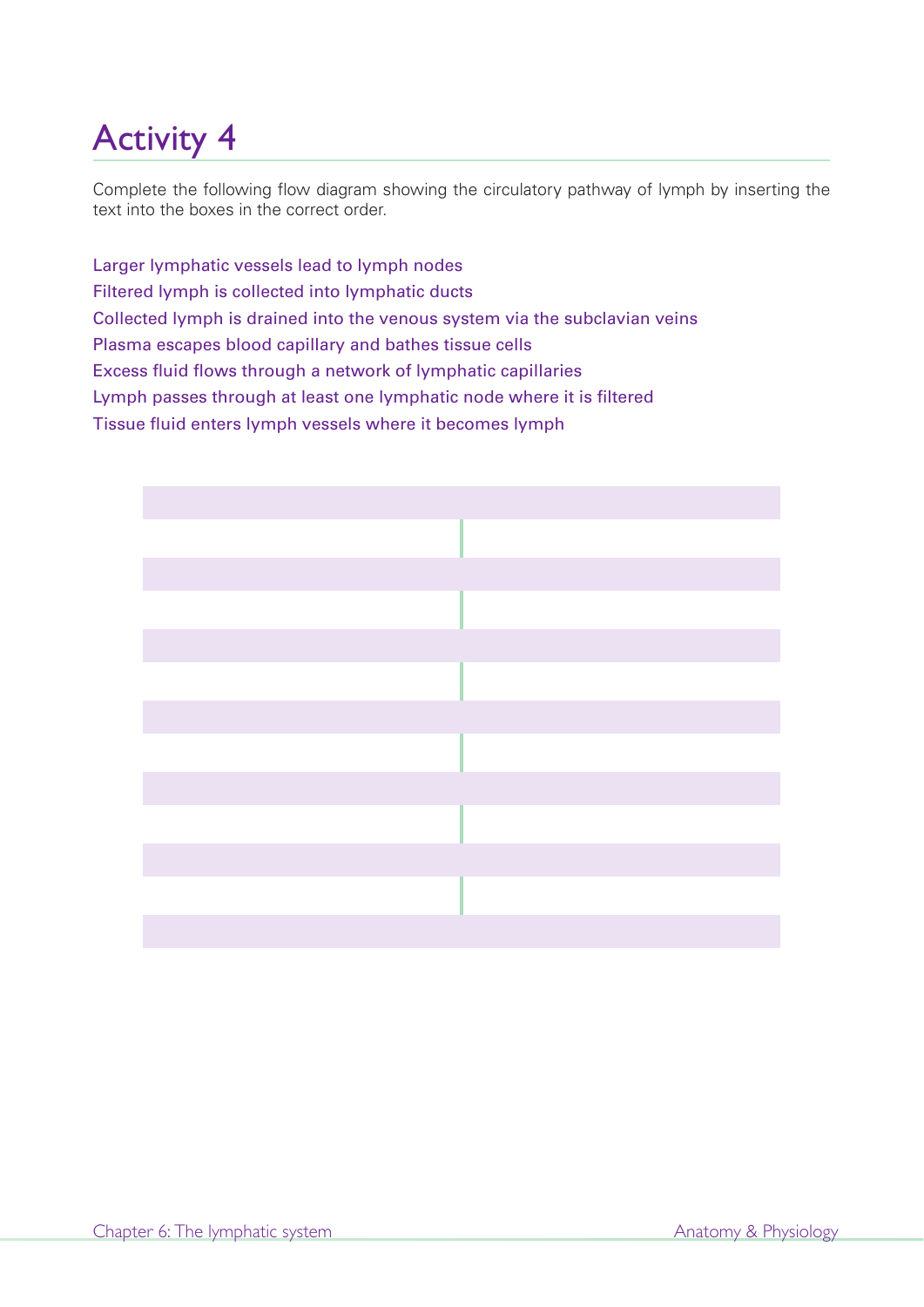Match the key words to the definitions in the box

| Thymus gland          | Submandibular nodes        | Lymphatic vessel |
|-----------------------|----------------------------|------------------|
| Afferent              | Superficial cervical nodes | Spleen           |
| Non-specific immunity | <b>Specific immunity</b>   | Immunisation     |

| <b>Key words</b> | <b>Definitions</b>                                                  |
|------------------|---------------------------------------------------------------------|
|                  | Stores lymphocytes and releases them as part of the immune response |
|                  | Container that transports lymph through its circulatory pathway     |
|                  | Drain lymph from the lower part of ear and cheek region             |
|                  | Lymph vessel leading towards a lymph node                           |
|                  | Drain lymph from chin, lips, nose, cheeks and tongue                |
|                  | Promotes the development and maturation of lymphocytes in childhood |
|                  | Artificial stimulation of antibodies                                |
|                  | Defence system programmed genetically from birth                    |
|                  | The interaction between an antigen and an antibody                  |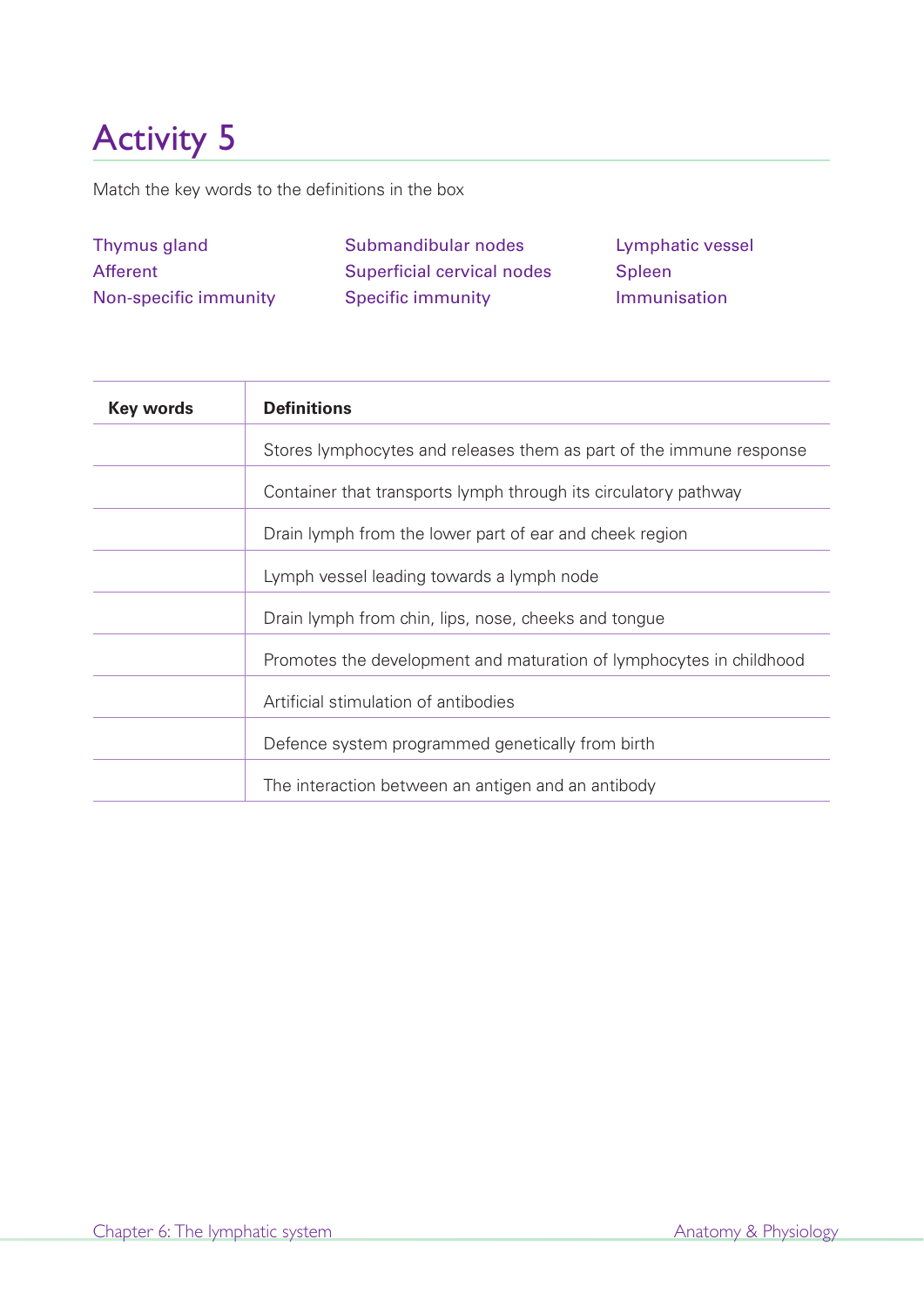Complete the following by filling in the blanks with the words listed below.

| carbon dioxide                                                                                       | subclavian   | veins                                                                                       | lymphocytes |  |  |
|------------------------------------------------------------------------------------------------------|--------------|---------------------------------------------------------------------------------------------|-------------|--|--|
| blood plasma                                                                                         | tissue fluid | water                                                                                       | vessels     |  |  |
| proteins                                                                                             | plasma       | urea                                                                                        | lymph       |  |  |
| oxygen                                                                                               | capillaries  |                                                                                             |             |  |  |
|                                                                                                      |              |                                                                                             |             |  |  |
| Lymph is a transparent, colourless, watery liquid which is derived from ____________________________ |              |                                                                                             |             |  |  |
| <b>_______________________</b> and is contained within lymph ________________________.               |              |                                                                                             |             |  |  |
|                                                                                                      |              |                                                                                             |             |  |  |
| lower concentration of plasma ______________________.                                                |              |                                                                                             |             |  |  |
| Lymph contains only one type of cell; these are called ____________________.                         |              |                                                                                             |             |  |  |
|                                                                                                      |              | As blood is distributed to the tissues, some of the ___________________ escapes from        |             |  |  |
|                                                                                                      |              | the _______________________ and flows around the tissue cells, delivering nutrients such as |             |  |  |
|                                                                                                      |              |                                                                                             |             |  |  |
|                                                                                                      |              |                                                                                             |             |  |  |
| Once the plasma is outside the capillary and is bathing the tissue cells, it becomes tissue fluid.   |              |                                                                                             |             |  |  |
| Some of the tissue fluid passes back into the capillary walls to return to the bloodstream via the   |              |                                                                                             |             |  |  |
| _______________________, and some is collected up by a lymph vessel where it becomes                 |              |                                                                                             |             |  |  |
|                                                                                                      |              |                                                                                             |             |  |  |

Lymph is then taken through its circulatory pathway and is ultimately returned to the bloodstream via the \_\_\_\_\_\_\_\_\_\_\_\_\_\_\_\_\_\_\_\_\_\_\_\_\_\_\_\_ veins.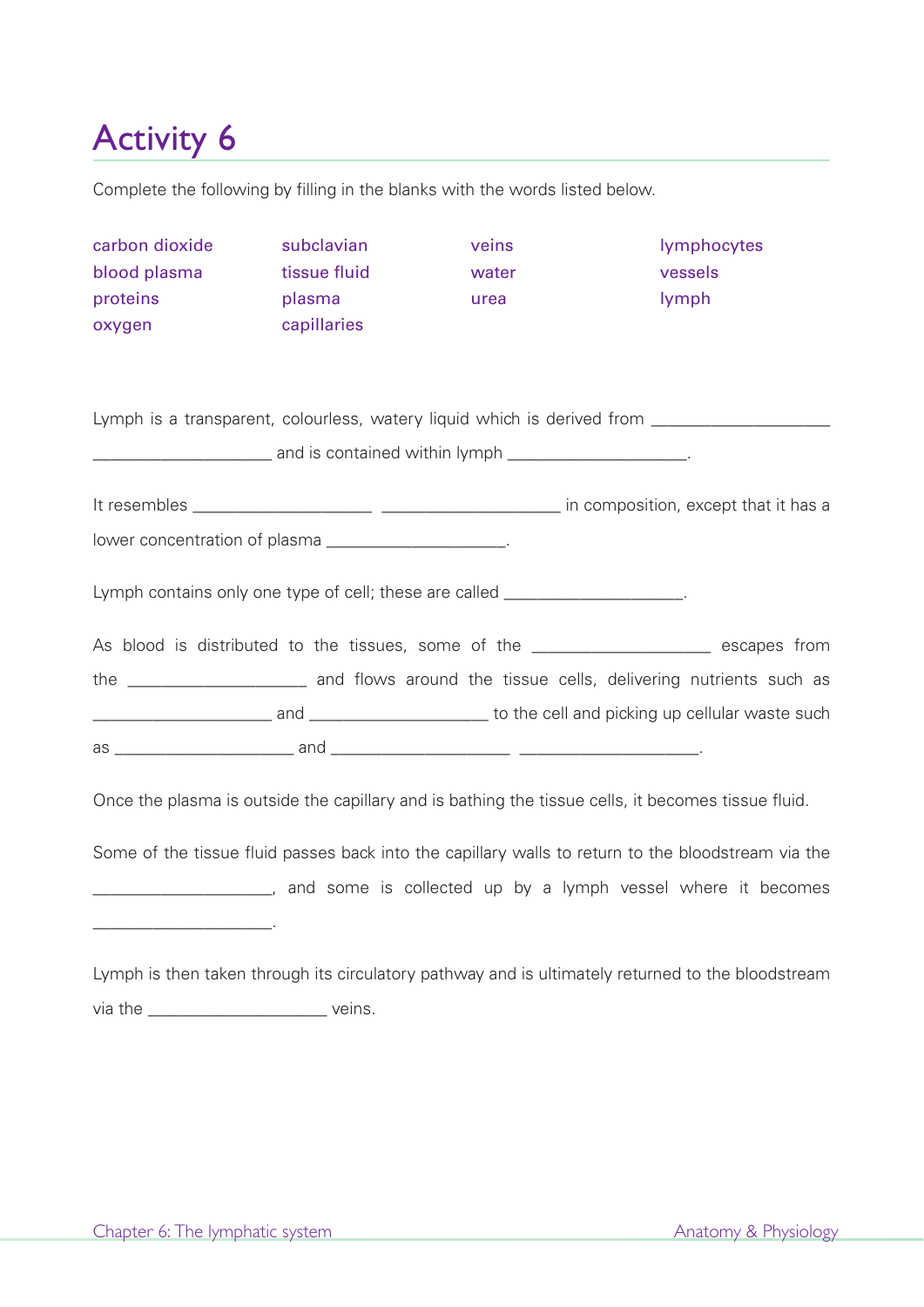## Multiple-choice questions - Student book, p188

#### **1. Lymph is derived from**

- a) plasma proteins
- b) tissue fluid
- c) blood plasma
- d) lymphocytes

#### **2. Lymph is similar in composition to blood, except it has lower concentration of**

- a) water
- b) protein
- c) waste
- d) hormones

#### **3. Which of the following is NOT a function of the lymphatic system?**

- a) production of lymphocytes
- b) prevention of oedema
- c) production of heat
- d) absorption of fat

### **4. The lymphatic system has a close relationship to which other system?**

- a) nervous
- b) respiratory
- c) circulatory
- d) urinary

#### **5. In order to be cleansed of foreign matter lymph must pass through at least one**

- a) lymphatic vessel
- b) lymphatic node
- c) lymphatic capillary
- d) lymphatic duct

#### **6. Which of the following statements best describes the structure of a lymph vessel?**

- a) similar to veins
- b) contains a considerable number of valves
- c) thin collapsible walls
- d) all of the above

#### **7. Lymph flow relies upon**

- a) pressure exerted by skeletal muscles during movement
- b) compression of lymph vessels from the pull of the skin and fascia during movement
- c) changes in internal pressure during respiration
- d) all of the above

#### **8. Which of the following drains lymph from the lower limbs?**

- a) cervical nodes
- b) axillary nodes
- c) popliteal nodes
- d) supratrochlear nodes

#### **9. Which of the following drains lymph from the back of the scalp and the upper part of the neck?**

- a) occipital
- b) parotid
- c) deep cervical
- d) superficial cervical

#### **10. The axillary nodes are situated in the**

- a) neck
- b) groin
- c) underarm
- d) elbow

#### **11. The two main lymphatic ducts are the**

- a) right and left subclavian
- b) thoracic and left subclavian
- c) thoracic and right lymphatic
- d) right and left lymphatic

#### **12. Which duct collects the majority of lymph?**

- a) thoracic duct
- b) left lymphatic duct
- c) right lymphatic duct
- d) none of the above